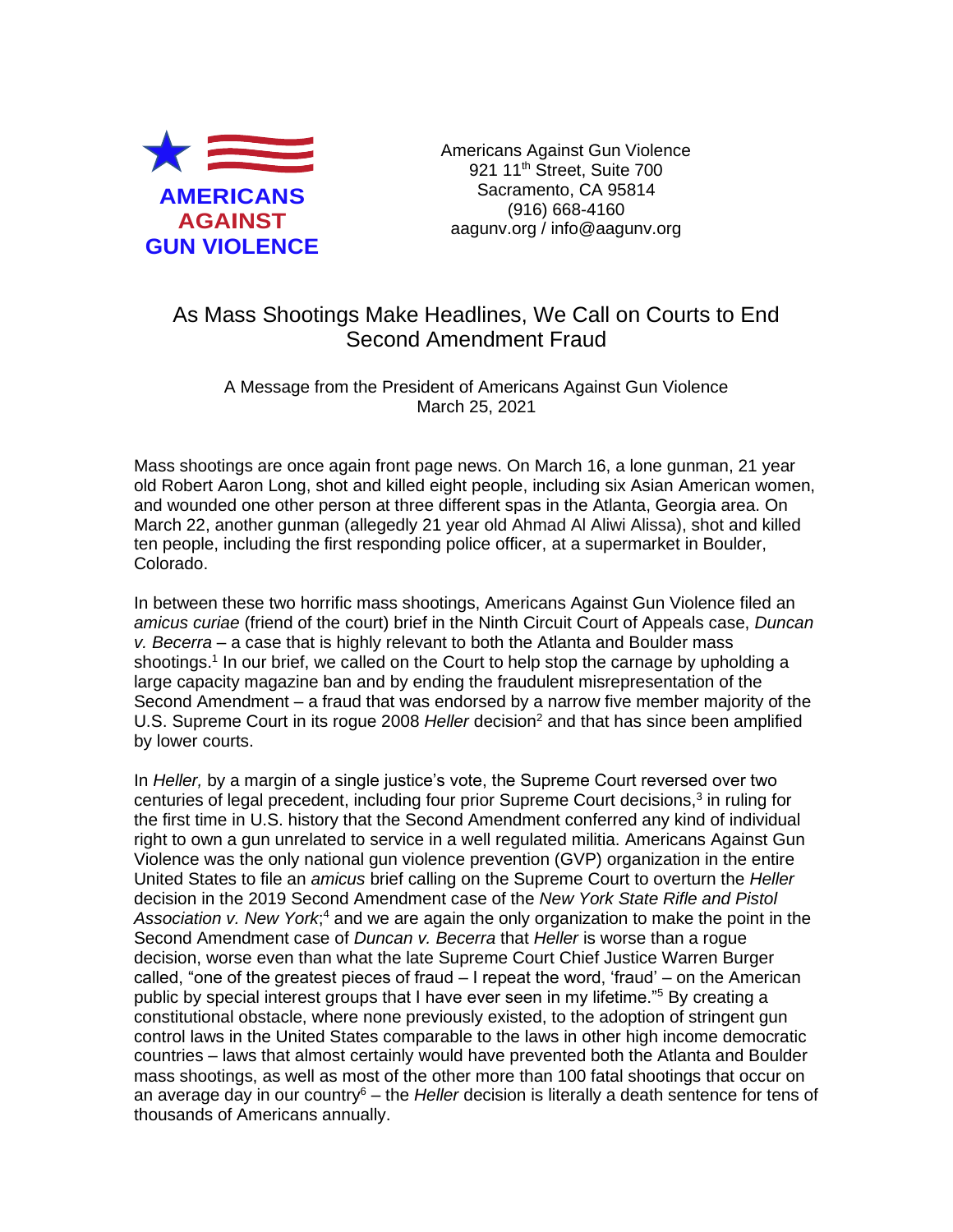In the case of *Duncan v. Becerra*, a three judge panel of the 9<sup>th</sup> Circuit Court of Appeals ruled on August 14, 2020 in a 2-1 decision that California's ban on civilian ownership of large capacity magazines (defined as magazines that hold more than 10 rounds and abbreviated as "LCM's") violated the Second Amendment. The ban had been approved by almost a two to one margin by California voters in 2016 as part of Proposition 63, but the gun lobby challenged the constitutionality of the ban in *Duncan v. Becerra*. The gun lobby's challenge was based almost entirely upon the Supreme Court's interpretation of the Second Amendment in the 2008 *Heller* decision, in which the Court ruled that Washington DC's restrictive handgun licensing law was unconstitutional. Former California Attorney General Xavier Becerra appealed to the full Ninth Circuit Court of Appeals for *"en banc"* review of the panel's split decision, and the Court agreed for an eleven judge panel to rehear the case on June 22, 2021. We filed our *amicus* briefs in support of the LCM ban on March 18, the deadline to submit briefs to the *en banc* panel.

The majority opinion in the Supreme Court's 2008 *Heller* decision, written by the late Supreme Court Justice Antonin Scalia, has been appropriately called "gun rights propaganda passing as scholarship."<sup>7</sup> Judge Lee's 64 page majority opinion in *Duncan v. Becerra* takes the courts' endorsement of gun rights propaganda to a new low.

The Second Amendment states, in its entirety:

A well regulated Militia, being necessary to the security of a free State, the right of the people to keep and bear Arms, shall not be infringed.

Among the many absurdities in Judge Lee's majority opinion in *Duncan v. Becerra* is the argument that LCM's were in common usage in 1791 when the Second Amendment was adopted.<sup>8</sup> Of course, there is no mention of LCM's in the Second Amendment itself or in historical records concerning the writing and ratification of the Amendment. Nor, in fact, is there anything in these records to suggest that the founders who wrote, debated, revised, and later voted to ratify the Second Amendment ever intended or understood it to confer an individual right to own any kind of gun or gun-related paraphernalia unrelated to service in a well regulated militia. Prior to 2008, the Supreme Court had specifically ruled on four separate occasions<sup>9</sup> that the Second Amendment *did not* confer an individual right to own guns. Specifically, in the 1939 *Miller* decision, the Court ruled unanimously:

"With obvious purpose to assure the continuation and render possible the effectiveness of [a well regulated militia] the declaration and guarantee of the Second Amendment were made. It must be interpreted and applied with that end in view."<sup>10</sup>

Quoting from another section of the *Miller* decision, Supreme Court Justice Harry Blackmun reiterated in his majority opinion in the 1980 case of *Lewis v. United States:*

"The Second Amendment guarantees no right to keep and bear a firearm that does not have 'some reasonable relationship to the preservation or efficiency of a well regulated militia.'"*<sup>11</sup>*

In his majority opinion in *Duncan v. Becerra*, Judge Lee regurgitates much of the circular reasoning, revisionist history, and bombastic rhetoric that characterize Scalia's majority opinion in the *Heller* decision. Lee goes further, though, to imply that because AR-15 style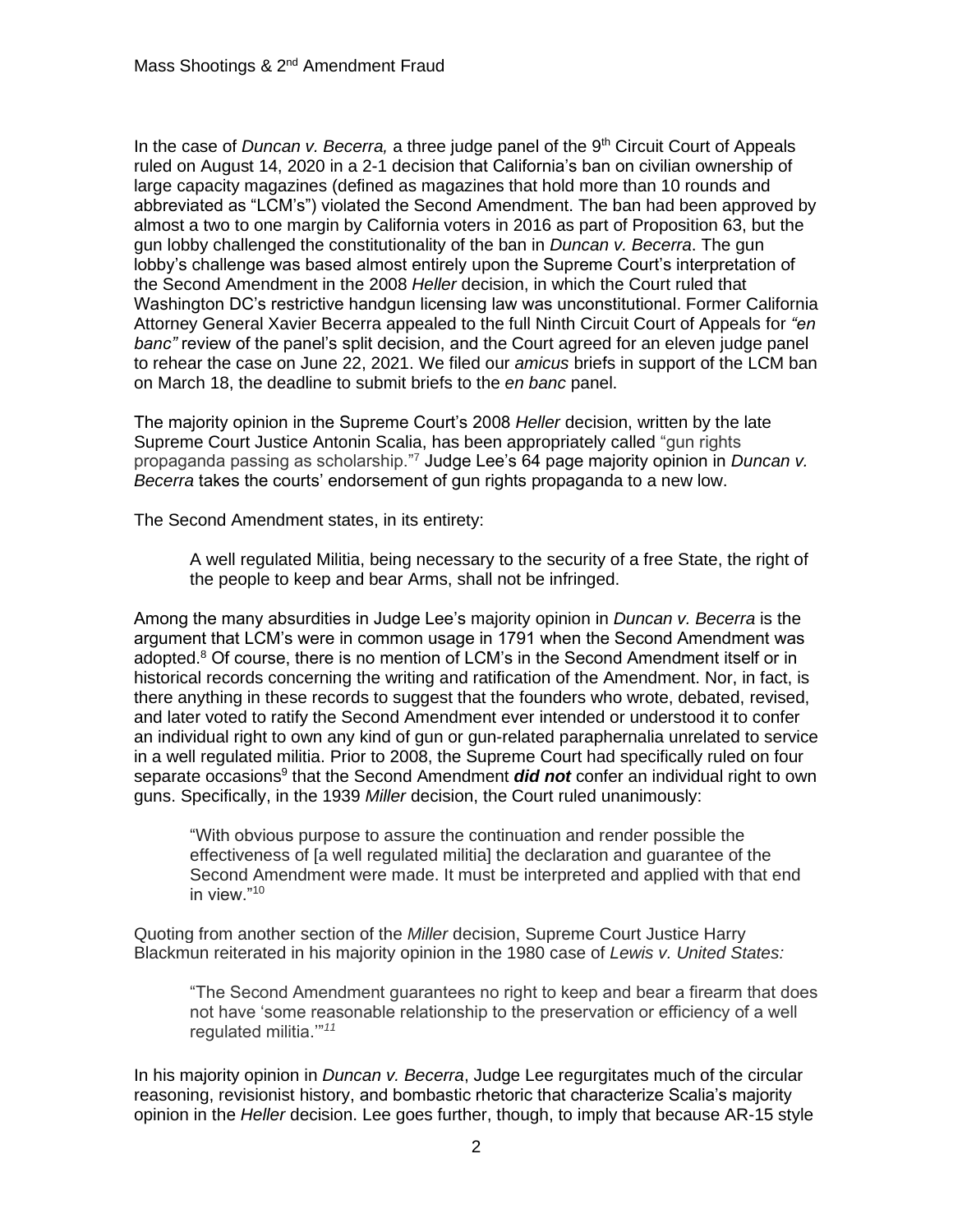assault rifles – like the one used in the Boulder mass shooting<sup>12</sup> and in numerous other horrific mass shootings in the United States over the past several decades - are now "the most popular rifle in American history,"<sup>13</sup> the Second Amendment confers a constitutional right of civilian ownership of such weapons as well as the LCM's that facilitate their being used to kill and maim large numbers of people in a short period of time. Lee also pays sanctimonious homage to semi-automatic handguns – the type of weapon used in the Atlanta mass shooting,<sup>14</sup> in most other mass shootings,<sup>15</sup> and in approximately 80% of all gun related deaths in our country<sup>16</sup> - describing the Glock handgun (made by an Austrian company), which comes with a standard 17 round LCM, as "America's gun."<sup>17</sup>

Like Justice Scalia, Judge Lee ignored the overwhelming evidence that guns in the homes and communities of honest, law abiding people are far more likely to be used to harm them than to protect them;<sup>18</sup> and the fact that the main reasons why the rate of gun related deaths in the United States is ten times higher than the average for the other high income democratic countries of the world<sup>19</sup> – and why the United States is the only economically advanced country in the world in which mass shootings occur on a regular basis<sup>20</sup> – are our extraordinarily lax gun control laws, the related ease with which almost anyone can acquire a gun, and the extraordinarily high number of privately owned guns in circulation as compared with all other advanced democratic countries.<sup>21</sup> Perhaps the most shocking and irresponsible aspect of Lee's majority opinion in *Duncan v. Heller*, however, is his statement:

Our country's history has shown that communities of color have a particularly compelling interest in exercising their Second Amendment rights. The Second Amendment provides one last line of defense for people of color when the state cannot — or will not — step in to protect them. This remains true today across all communities of color. For example, amid the COVID-19 pandemic, Asian-Americans have become the target of physical attacks by those who scapegoat them for the virus….In response to these assaults and threats to their lives, Asian-Americans have begun arming themselves.<sup>22</sup>

While the motive in the Atlanta spa mass shootings remains uncertain, the fact that six of the eight people killed were Asian American women obviously raises the possibility that the shootings were racially motivated. The motive in the Boulder mass shooting is also unclear at this time. There's no doubt, however, concerning the racial motivation in the mass shooting at the Emanuel African Methodist Episcopal Church in Charleston, South Carolina in 2015, in which the white supremacist, Dylan Roof, intent on starting a "race war," murdered nine African American parishioners and wounded two others.<sup>23</sup>

Apparently, Judge Lee's vision of the problem with tragedies like the Charleston, Atlanta, and Boulder mass shootings is not that individuals like Dylan Roof, Robert Long, and Ahmad Alissa are able to easily procure highly lethal weapons ("America's gun," in the case of Roof; a 9 mm semi-automatic handgun of as yet unspecified make and model in the case of Long; and a modified AR-15 in the case of Alissa) for the specific purpose of committing their horrific crimes; rather, the problem is that people like the shoppers at the Boulder supermarket, like the employees and patrons at the Atlanta-area spas, and like the parishioners at the Charleston church do not routinely arm themselves with firearms equipped with LCM's and are not prepared to use them at a moment's notice in self defense. The fact that the first responding police officer was also killed in the Boulder mass shooting is further evidence of the absurdity of Judge Lee's implication that ordinary citizens would be able to effectively protect themselves if they carried semi-automatic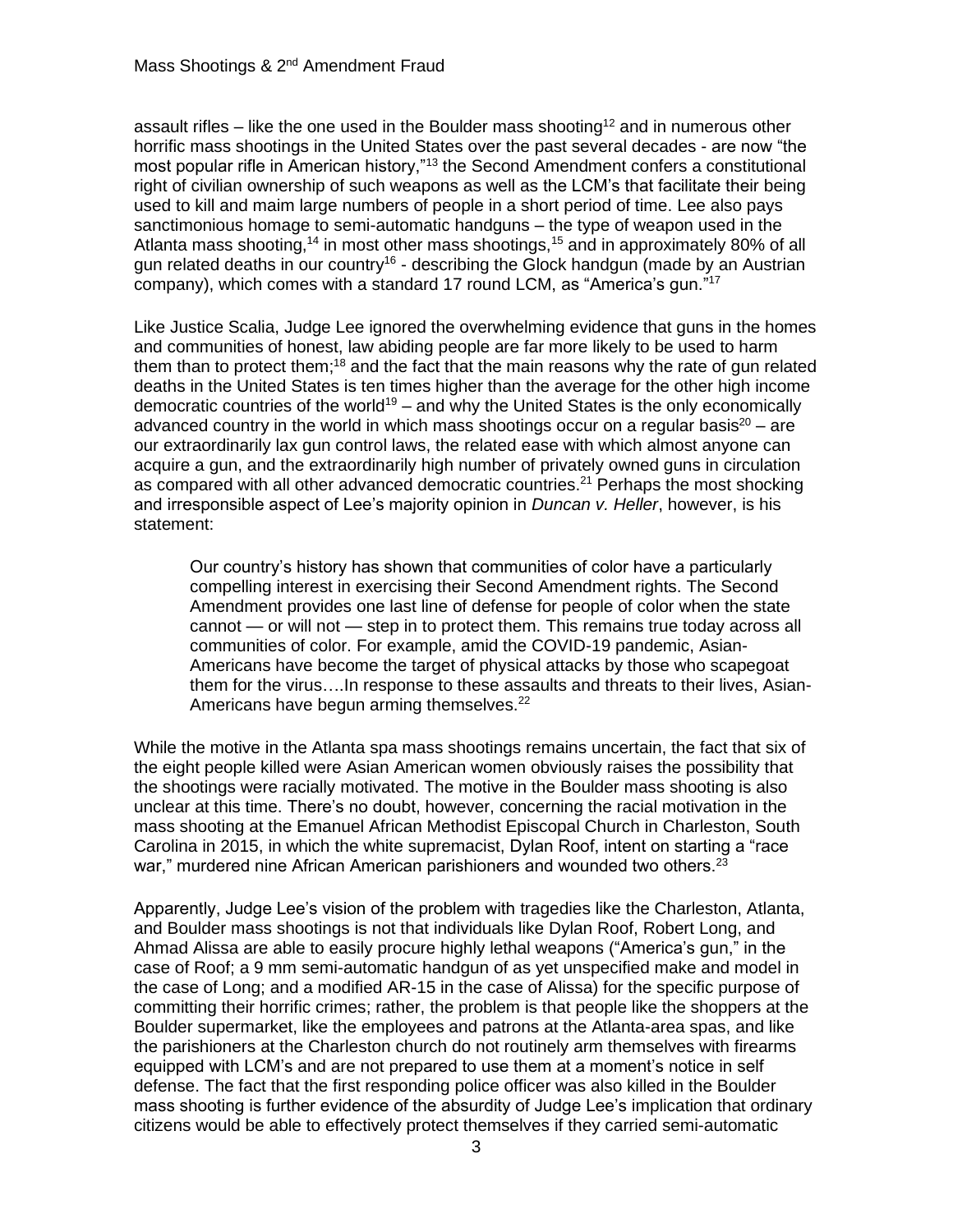firearms equipped with LCM's when they went to church, the grocery store, or for a massage.

At Americans Against Gun Violence, we have a very different vision for the future of our country. We believe that we have both the ability and the moral responsibility to reduce rates of gun violence in the United States to levels at or below the rates in the other high income democratic countries of the world, and that in order to do so, we must adopt equally stringent gun control laws, including a complete ban on civilian ownership of handguns, comparable to the ban that Great Britain adopted after the 1996 Dunblane Primary School mass shooting, and a complete ban on civilian ownership of all automatic and semi-automatic long guns, comparable to the bans that Great Britain, Australia, and New Zealand adopted after the 1987 Hungerford mass shooting, the 1996 Port Arthur mass shooting, and the 2019 Christchurch mass shooting, respectively. And in order to adopt such laws, we must overturn the rogue *Heller* decision and the progeny of *Heller,*  including the Ninth Circuit Court panel's ruling in *Duncan v. Becerra.*

Of course, an appeals court cannot legally overturn a Supreme Court ruling. In our *amicus*  brief in *Duncan v. Heller,* though, we make the point that given the multiple egregious flaws in the *Heller* decision, lower courts should apply *Heller* in as limited a manner as possible until such time as it is overturned by another Supreme Court decision or a new constitutional amendment; and that lower courts should certainly refrain from compounding the damage done by *Heller.* In the case of *Duncan v. Becerra,* as terrible as the *Heller* decision is, it does not state that the Second Amendment confers a right for civilians to possess LCM's. The *en banc* panel of the Ninth Circuit Court of Appeals should overturn the three judge panel's split decision and rule instead that California's LCM ban does not violate the Second Amendment or any other part of the U.S. Constitution.

At the time of this writing, Americans Against Gun Violence remains the only national gun violence prevention (GVP) organization in the United States that openly advocates overturning the *Heller* decision and adopting stringent gun control laws comparable to the laws in other high income democratic countries. You may wonder, as I do, why other GVP organizations don't join us. I've worked on the issue of gun violence prevention for more than two decades now. I know many of the leaders of other GVP organizations; I've worked with some of them in the past; I've contributed money to some of their organizations; and I continue to communicate with many of them regularly. I consider most of them to be fine, intelligent people. Many have lost loved ones to gun violence. The reason why I helped found Americans Against Gun Violence in 2016, though, was because I couldn't convince any of the leaders of the other GVP organizations to join me in openly advocating overturning the *Heller* decision and adopting stringent gun control laws in the United States comparable to the laws in other democratic countries like Great Britain, Australia, and New Zealand.

Joshua Sugarmann, executive director of the Violence Policy Center, wrote in his 2001 book, *Every Handgun is Aimed at You:* 

America's gun lobby would be on the run, if only the gun control advocates would bother to chase them. Instead, trapped by their perception of the politically achievable, gun control advocates are always on the defensive $24$ ....They nibble around the edges of half-solutions and good intentions dramatically out of sync with the reality of gun violence in America. $25$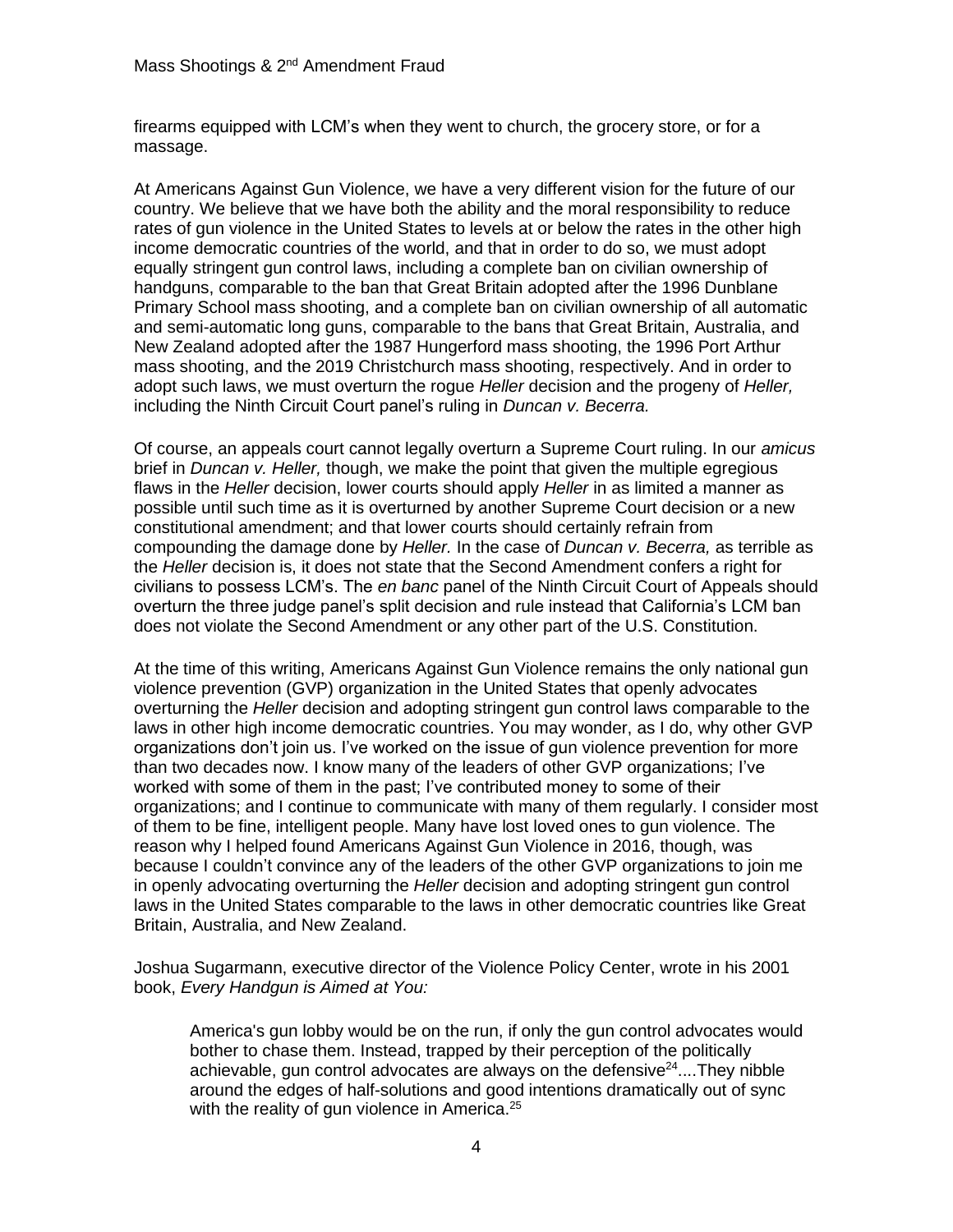I have my own theories about why the other GVP organizations are content to "nibble around the edges of half-solutions and good intentions." If you wonder why these other GVP organizations don't join Americans Against Gun Violence in advocating more stringent gun control laws, though, I suggest you ask them yourself – especially when they solicit donations from you.

Since the Atlanta and Boulder mass shootings, I've received innumerable emails from other GVP organizations asking me for contributions to "end gun violence." None of the emails explain, though, just how the measures that these organizations advocate will prevent mass shootings like the ones committed in Atlanta and Boulder over the past week, much less the more than 100 gun related deaths that occur on an average day in our country.

Other GVP organizations are promoting H.R. 8, which is also known as the "Bipartisan Background Checks Act of 2021" (although the bill garnered only 8 Republican votes in the House of Representatives), as a definitive solution to ending gun violence in our country. If enacted into law, H. R. 8 would close the loophole in the original 1993 Brady Act that required background checks for gun sales done through federally licensed firearm dealers but not through private individuals. It's been estimated that up to 40% of gun transfers are done through private parties.<sup>26</sup>

Americans Against Gun Violence supports H.R. 8, but as a baby step forward in the right direction, not as a definitive solution to stopping the epidemic of gun violence in our country. The reason for our lack of enthusiasm is that background checks, as they are done in the United States, are extremely crude instruments for determining who should or should not be allowed to possess a gun. Even before the *Heller* decision created a constitutional right to keep a handgun in the home, our country's guiding policy with regard to firearm ownership was a "permissive" one.<sup>27</sup> Anyone of a certain age who seeks to acquire a gun in the United States can legally do so unless the government can prove through a rudimentary background check that he or she falls into one or more relatively narrow categories of persons being prohibited from owning firearms.

Under current federal background check criteria, even most individuals who have gone on to commit mass shootings, including Dylan Roof, $^{28}$  Robert Aaron Long, $^{29}$  and Ahmad Alissa,<sup>30</sup> have been able to pass background checks and legally obtain the firearms that they used in their crimes. $31$  Most background checks are done instantly through a computer search of a federal database to see if the prospective gun buyer is on a list of individuals who fall into one or more categories of persons prohibited from owning a gun. The main categories are a history of conviction for a felony<sup>32</sup> or a domestic violence misdemeanor; a history of involuntary commitment for mental illness; ongoing addiction to illicit drugs; or being subject to an active court restraining order for harassing, stalking, or threatening an intimate partner. $33$  There have been several high profile cases in which even individuals who fell into one of these categories were still able to pass federal background checks because the responsible authorities did not report the individuals' prohibited status to the national database.<sup>34</sup>

In all other high income democratic countries, background checks are a secondary safeguard, not a primary one. Under the restrictive guiding policy of all other economically advanced democracies, the prospective gun purchaser must first prove that he or she has a legitimate reason for owning a gun and can handle one safely. Furthermore, recognizing that there is no net protective value in owning or carrying a gun, many other high income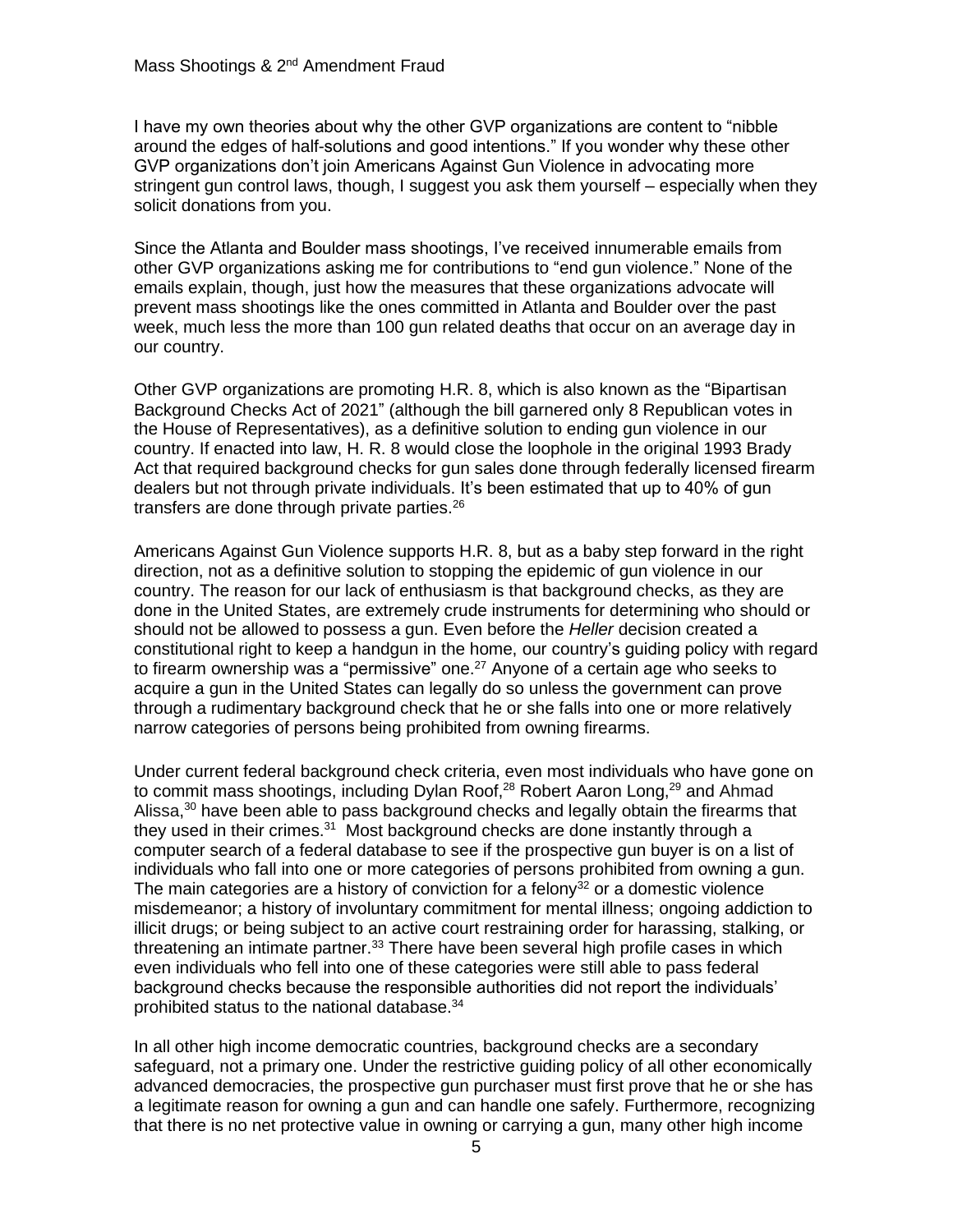democratic countries don't accept "self defense" as a legitimate reason for acquiring a firearm.<sup>35</sup> If a person passes the initial screen for being eligible to purchase a gun, in countries like Australia and Great Britain, an extensive background check is then done by police who conduct in person interviews with the person seeking to acquire a gun and with other people who know the person, including past and present domestic partners.

Other GVP organizations are also promoting the new assault weapon ban that is being introduced by Senators Dianne Feinstein (D-California) and Congressman David Cicilline (D-Rhode Island) as a definitive way to "stop mass shootings." As with H.R. 8, Americans Against Gun Violence supports the new proposed assault weapon ban, but only as a baby step in the right direction.

Senator Feinstein authored the original federal assault weapons ban that was in effect from 1994 until it was allowed to sunset in 2004. Although there is clearly no legitimate reason for civilians to own automatic or semi-automatic firearms that are specifically designed to kill and maim large numbers of people in a short period of time, it is doubtful that the federal assault weapons ban had much effect during the 10 years that it was in force. The ban defined an assault weapon as a semi-automatic firearm that could accept a detachable magazine and that had at least two other features typically included on military weapons, such as a pistol grip, a thumb-hole in the stock, or a bayonet mount. The ban grandfathered in millions of assault weapons that were already in circulation, though, and it specifically exempted 86 different makes of semi-automatic firearms that did not meet the definition of an assault weapon, but that were potentially just as deadly. Moreover, U.S. gun manufacturers subsequently produced new models of firearms with minor modifications that eluded the definition of an assault weapon, mocking the ban by giving the new weapons prefixes like "AB" for "after ban" or "PCR" for "politically correct rifle." A U.S. Department of Justice report summarized the shortcomings of the assault weapons ban with the statement:

The [assault weapons] provision targets a relatively small number of weapons based on features that have little to do with the weapons' operation, and removing those features is sufficient to make the weapons legal.<sup>36</sup>

It was not surprising, given the weak nature of the 1994 assault weapon ban, that neither the number of mass shootings nor the number of people killed in mass shootings declined during the 10 years that the ban was in effect. $37$ 

The new assault weapon ban that is being introduced by Senator Feinstein and Representative Cicilline is somewhat more restrictive than the 1994 ban in that it defines an assault weapon as a semi-automatic firearm that can accept a detachable magazine and that has at least one, rather than two, other features typically included on military weapons. Like the 1994 ban, though, the new one grandfathers in all the legally owned assault weapons already in private hands at the time that the law goes into effect.

Other countries like Great Britain, Australia, and New Zealand reacted to mass shootings committed with so-called "assault weapons" by banning all automatic and semi-automatic long guns, regardless of whether they had other features typically included on military weapons, and by requiring everyone who already owned any of the newly banned weapons to surrender them to be destroyed in return for monetary compensation. While it is too soon after the adoption of the 2019 New Zealand ban to evaluate its efficacy, there were no mass shootings in Australia for 22 year following the adoption of its semi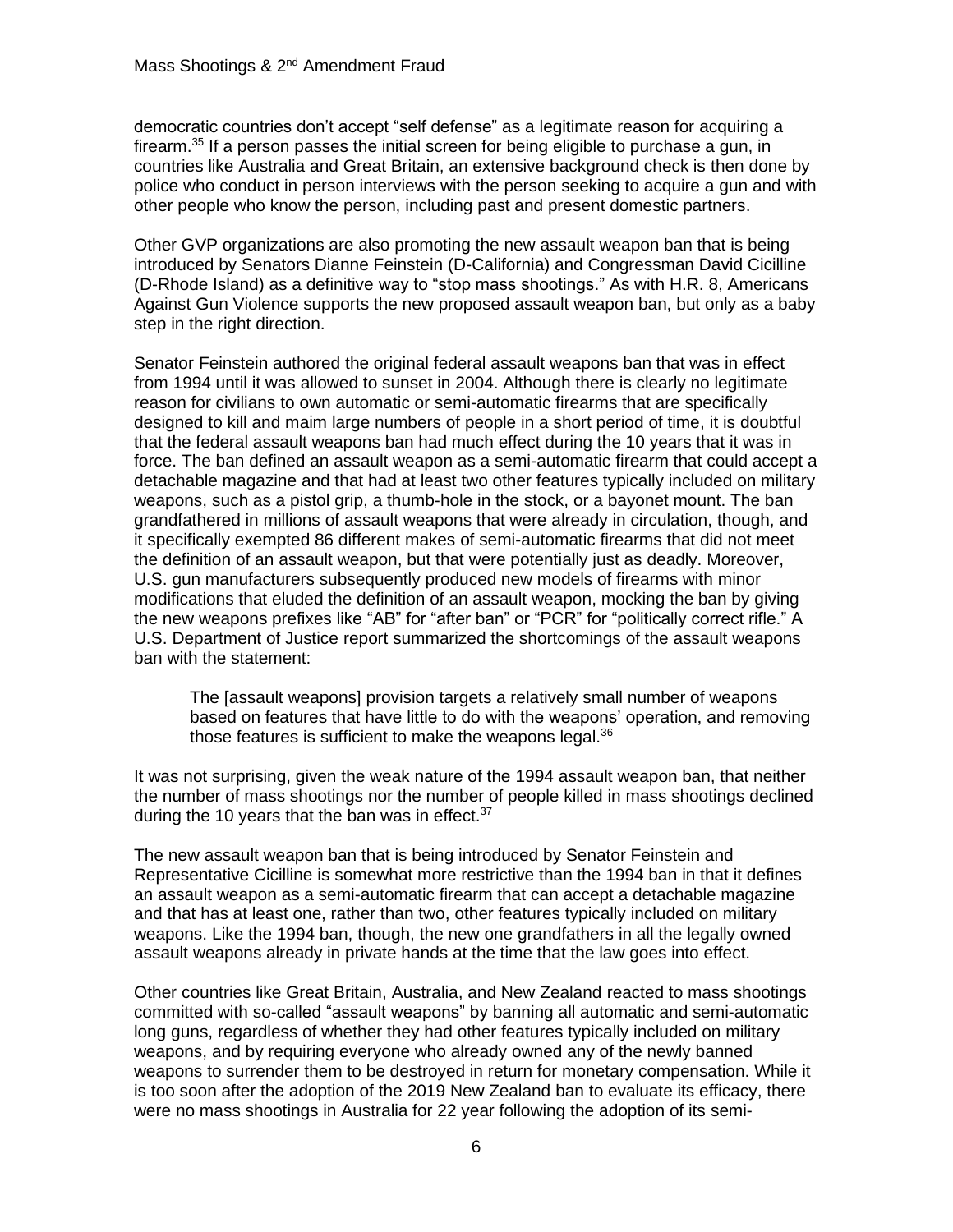automatic long gun ban in 1996,<sup>38</sup> and there has been just one mass shooting in Great Britain since 1998 when the handgun ban was adopted in addition to the 1987 semiautomatic long gun ban.<sup>39</sup> The rate of gun related deaths in Australia is currently  $1/12<sup>th</sup>$  the rate in the United States, and the rate of gun related deaths in Great Britain is currently  $1/60$ <sup>th</sup> the U.S. rate.<sup>40</sup>

After bashing other GVP organizations for repeatedly sending me emails asking me to contribute to them to "end gun violence" and "stop mass shootings," I now come to the point in this message in which I ask you to make a contribution to Americans Against Gun Violence. In making this ask, though, I can honestly claim what leaders of other GVP organizations cannot: the measures that Americans Against Gun Violence advocates, including overturning the *Heller* decision, changing the guiding policy for firearm ownership in our country from a "permissive" one to a "restrictive" one, and banning civilian ownership of all handguns and all automatic and semi-automatic long guns – measures that will drastically reduce the number of privately owned guns in circulation in our country – will not only prevent nearly all mass shootings, but will reduce the number of other gun related deaths in our country to one tenth or less the present rate, thereby saving more than 36,000 lives annually.

Along with asking you to make a contribution to Americans Against Gun Violence (and to become an official paid member, if you haven't already done so), I'll also ask you to encourage friends, family members, and colleagues to join our cause; to contact your elected representatives and urge them to support not only limited gun control measures like expanded background checks and a new assault weapons ban, but to also openly advocate overturning the rogue *Heller* decision and adopting stringent gun control laws in the United States comparable to the laws in Great Britain, Australia, New Zealand and other high income democratic countries.

And finally, I'll ask you to never give up and never lose faith that we can accomplish our mission of stopping our country's shameful epidemic of gun violence. I'll support this final ask with two of my favorite quotes.

*Public sentiment is everything. With public sentiment, nothing can fail; without it, nothing can succeed. Consequently, he who molds public sentiment goes deeper than he who enacts statutes or pronounces decisions. He makes statutes and decisions possible or impossible to be executed.* - Abraham Lincoln

*It always seems impossible until it's done.* - Nelson Mandela

Sincerely,

Bile

Bill Durston, MD President, Americans Against Gun Violence

Note: Dr. Durston is a board certified emergency physician, a former expert marksman in the U.S. Marine Corps, and a combat veteran decorated for "courage under fire" during the Vietnam War.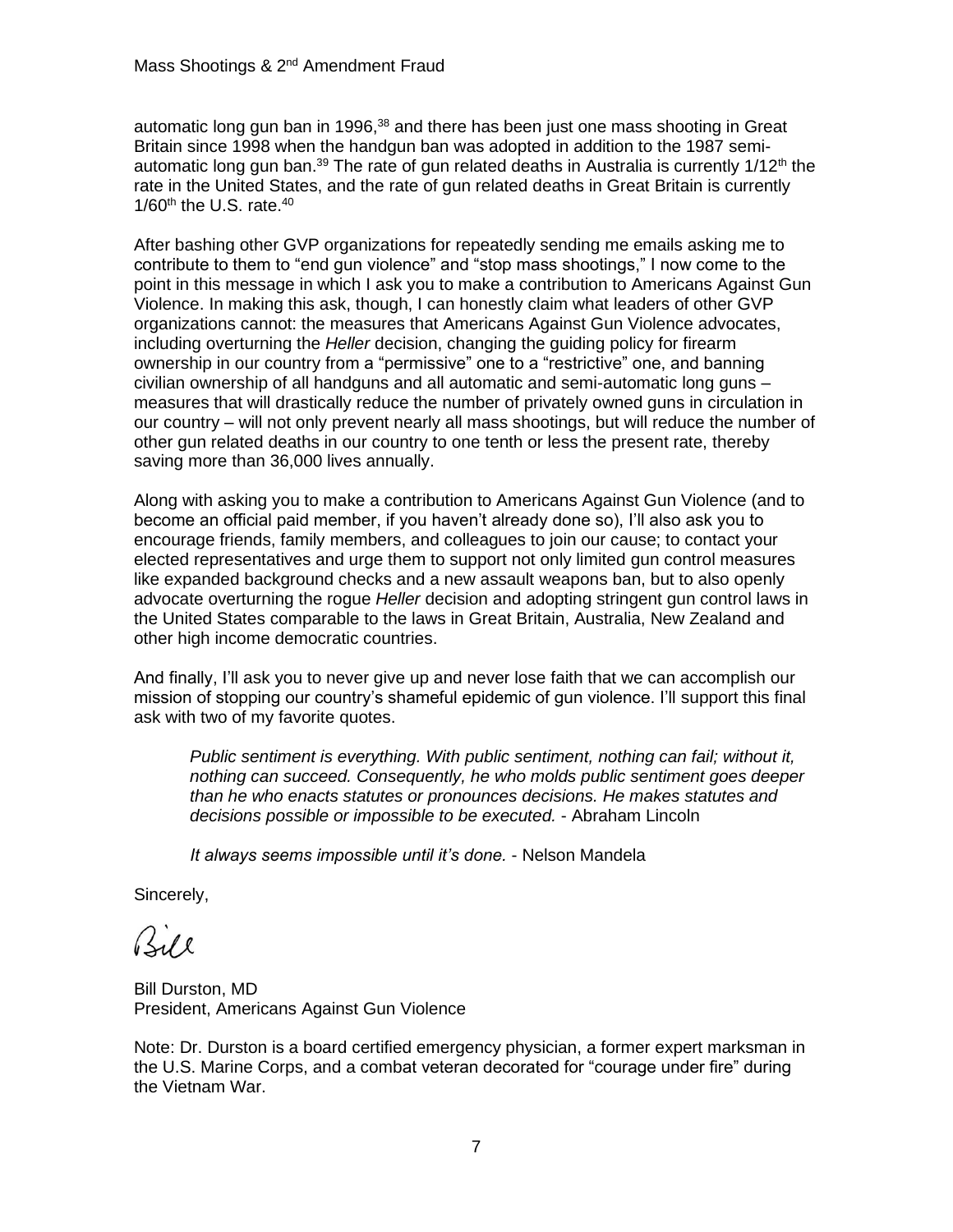## References

https://scholar.google.com/scholar\_case?case=6809998583405327539&q=Duncan+v.+becerra&h l=en&as\_sdt=2006.

<sup>3</sup> United States v. Cruikshank, 92 US 542 (Supreme Court 1876); Presser v. Illinois, 116 US (Supreme Court 1886); U.S. v. Miller, 307 U.S. 174 (1939) (n.d.); Lewis v. United States, No. 55 (U.S. 1980).

4 "New York State Rifle & Pistol Association, Inc., et al., Petitioners v. City of New York, New York, et Al.," Supreme Court of the United States, accessed April 30, 2019,

https://www.supremecourt.gov/rss/cases/18-280.xml. New York changed its gun laws to make this case moot, but our *amicus* brief remains an important document on the Supreme Court docket, putting the Court on notice that we recognize the fraudulent nature of the *Heller* decision and won't rest until it is overturned.

<sup>5</sup> Warren Burger, PBS News Hour, December 16, 1991, c.

<sup>6</sup> "Fatal Injury Data | WISQARS | Injury Center | CDC," Centers for Disease Control and Prevention, accessed September 11, 2016, http://www.cdc.gov/injury/wisqars/fatal.html.

<sup>7</sup> Saul Cornell, "Originalism on Trial: The Use and Abuse of History in District of Columbia v. Heller," *Ohio State Law Journal* 69 (2008): 625.

8 "Duncan v. Becerra, Court of Appeals, 9th Circuit 2020," 22–23.

<sup>9</sup> United States v. Cruikshank, 92 US; Presser v. Illinois, 116 US; *Miller*; *Lewis*, 445. <sup>10</sup> *Miller*.

<sup>11</sup> *Lewis*, 445.

 $12$  The Boulder shooter reportedly use a Ruger AR-556 semi-automatic pistol which is a shortened version of an AR-15 rifle: Nicholas Bogel-Burroughs et al., "Live Updates: Suspect Charged With 10 Counts of Murder in Boulder, Colo., Shooting," *The New York Times*, March 23, 2021, sec. U.S., https://www.nytimes.com/live/2021/03/23/us/boulder-colorado-shooting.

<sup>13</sup> "Duncan v. Becerra, Court of Appeals, 9th Circuit 2020," 25.

<sup>14</sup> Elisha Fieldstadt, "Suspect in Deadly Atlanta-Area Spa Shootings Charged with 8 Counts of Murder," NBC News, March 17, 2021, https://www.nbcnews.com/news/us-news/suspect-deadlyatlanta-area-spa-shootings-says-he-was-motivated-n1261299.

<sup>15</sup> Mark Follman, Gavin Aronsen, and Deanna Pan, "US Mass Shootings, 1982-2020: Data from Mother Jones' Investigation," *Mother Jones* (blog), accessed October 11, 2020,

https://www.motherjones.com/politics/2012/12/mass-shootings-mother-jones-full-data/.

<sup>16</sup> Josh Sugarmann, *Every Handgun Is Aimed at You: The Case for Banning Handguns* (New Press, 2001).

<sup>17</sup> "Duncan v. Becerra, Court of Appeals, 9th Circuit 2020," 12.

<sup>18</sup> See, for example: Arthur L. Kellermann and Donald T. Reay, "Protection or Peril?," *New England Journal of Medicine* 314, no. 24 (June 12, 1986): 1557–60,

https://doi.org/10.1056/NEJM198606123142406 Also see the Facts and FAQ's page of the Americans Against Gun Violence website for further discussion and references.

 $19$  Erin Grinshteyn and David Hemenway, "Violent Death Rates: The US Compared with Other High-Income OECD Countries, 2010," *The American Journal of Medicine* 129, no. 3 (March 1, 2016): 266–73, https://doi.org/10.1016/j.amjmed.2015.10.025.

<sup>20</sup> Max Fisher and Josh Keller, "What Explains U.S. Mass Shootings? International Comparisons Suggest an Answer," *The New York Times*, November 7, 2017, sec. Americas,

https://www.nytimes.com/2017/11/07/world/americas/mass-shootings-us-international.html.

<sup>&</sup>lt;sup>1</sup> "Duncan v. Becerra, Court of Appeals, 9th Circuit 2020," August 14, 2020,

<sup>2</sup> District of Columbia v. Heller, 554 US (Supreme Court 2008).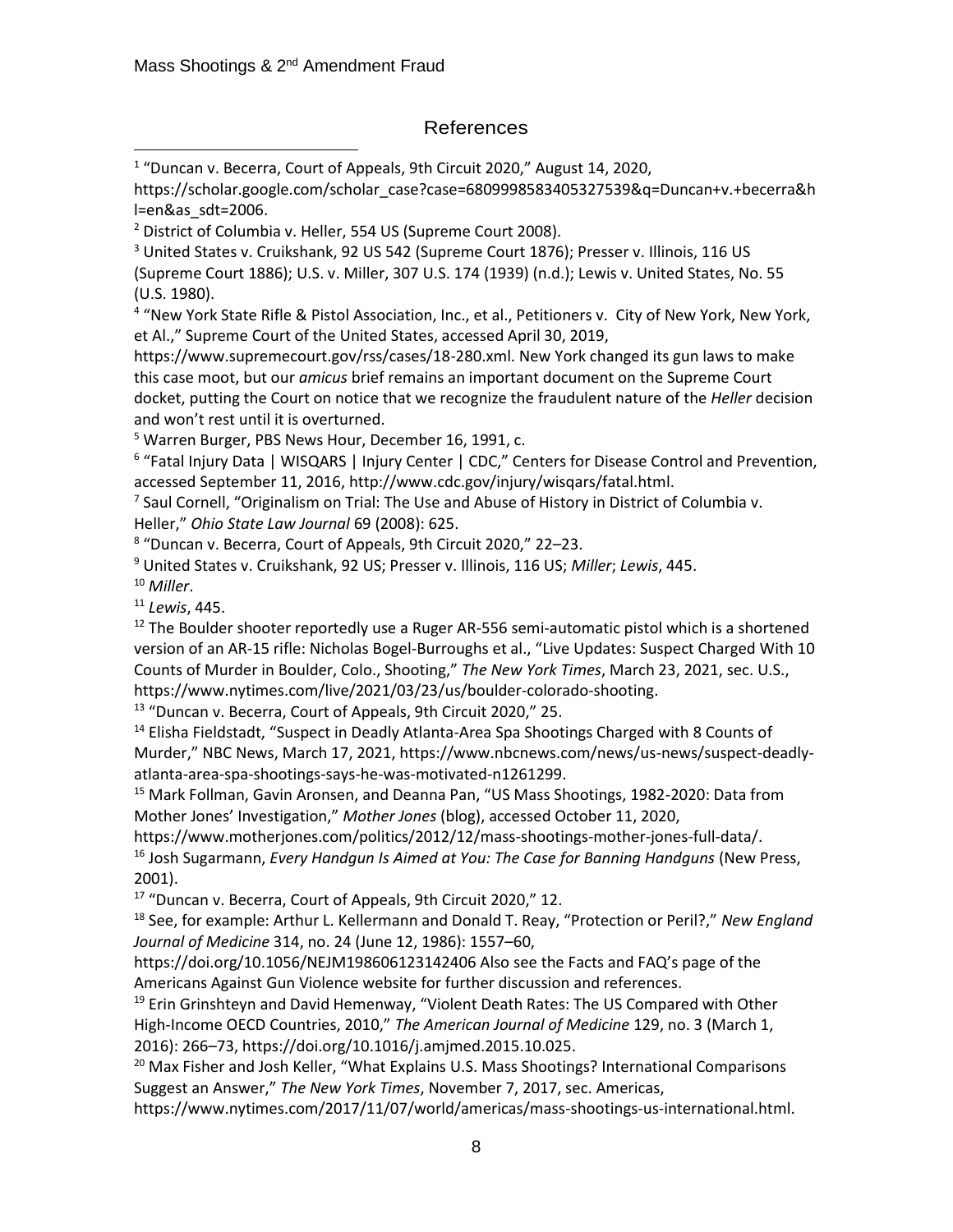<sup>21</sup> "Gun Law and Policy: Firearms and Armed Violence, Country by Country," GunPolicy.org, accessed November 18, 2019, https://www.gunpolicy.org/.

<sup>24</sup> Sugarmann, *Every Handgun Is Aimed at You*, XV.

<sup>25</sup> Sugarmann, 181.

<sup>26</sup> "Federal Law on Background Checks | Law Center to Prevent Gun Violence," accessed September 18, 2016, http://smartgunlaws.org/gun-laws/federal-law/sales-transfers/backgroundchecks/.

<sup>27</sup> George D. Newton and Franklin E. Zimring, "Firearm Licensing: Restrictive v Permissive," Firearms & Violence in American Life: A Staff Report Submitted to the National Commission on the Causes and Prevention of Violence (Washington, D.C.: U.S. Government Printing Office, January 1, 1969).

<sup>28</sup> Michael S. Schmidt, "Background Check Flaw Let Dylann Roof Buy Gun, F.B.I. Says," *The New York Times*, July 10, 2015, sec. U.S., The FBI acknowledged after Roof committed the Charleston mass shooting that it had erred in not reporting Roof as a person prohibited from owning a gun., https://www.nytimes.com/2015/07/11/us/background-check-flaw-let-dylann-roof-buy-gun-fbisays.html.

<sup>29</sup> Yaron Steinbuch, "Georgia's No-Wait Gun Laws Allowed Robert Aaron Long to Quickly Buy Gun," *New York Post* (blog), March 18, 2021, https://nypost.com/2021/03/18/georgia-gun-lawsallowed-robert-aaron-long-to-quickly-buy-gun/.

<sup>30</sup> Ray Sanchez et al., "Here's What We Know about the Boulder, Colorado, Mass Shooting Suspect," CNN, March 24, 2021, https://www.cnn.com/2021/03/23/us/boulder-coloradoshooting-suspect/index.html.

 $31$  Including cases in which the legal status of the gun acquisition was unknown and in which some guns were purchased legally and others were not, 70% of mass shooters were known to have legally acquired all of the guns they used in the shooting. Follman, Aronsen, and Pan, "US Mass Shootings, 1982-2020."

<sup>32</sup> Kanter v. Barr, 919 F. 3d 437 (Court of Appeals, 7th Circuit 2018).

<sup>33</sup> "Firearm Prohibitions," *Giffords Law Center* (blog), accessed October 18, 2020,

https://giffords.org/lawcenter/gun-laws/policy-areas/who-can-have-a-gun/firearm-prohibitions/. <sup>34</sup> See, for example: Schmidt, "Background Check Flaw Let Dylann Roof Buy Gun, F.B.I. Says"; David Montgomery, Richard A. Oppel Jr, and Jose A. DelReal, "Air Force Error Allowed Texas Gunman to Buy Weapons," *The New York Times*, November 6, 2017, sec. U.S.,

https://www.nytimes.com/2017/11/06/us/texas-shooting-church.html.

<sup>35</sup> "Gun Law and Policy: Firearms and Armed Violence, Country by Country."

<sup>36</sup> Christopher S. Koper, Daniel J. Woods, and Jeffrey A. Roth, "An Updated Assessment of the Federal Assault Weapons Ban: Impacts on Gun Markets and Gun Violence, 1994-2003; Report to the National Institute of Justice, United States Department of Justice" (Pittsburgh, Pennsylvania: Jerry Lee Center of Criminology, University of Pennsylvania, June 2014), 1–2, https://www.ncjrs.gov/pdffiles1/nij/grants/204431.pdf.

 $37$  Christopher S. Koper and Jeffrey A. Roth, "The Impact of the 1994 Federal Assault Weapon Ban on Gun Violence Outcomes: An Assessment of Multiple Outcome Measures and Some Lessons for Policy Evaluation," *Journal of Quantitative Criminology* 17, no. 1 (2001): 33–74.

<sup>22</sup> "Duncan v. Becerra, Court of Appeals, 9th Circuit 2020," 38.

 $23$  "Dylann Roof Said He Wanted To Start A Race War, Friends Say," NPR.org, accessed September 16, 2020, https://www.npr.org/2015/06/19/415809511/dylann-roof-said-he-wanted-to-start-arace-war-friends-say.